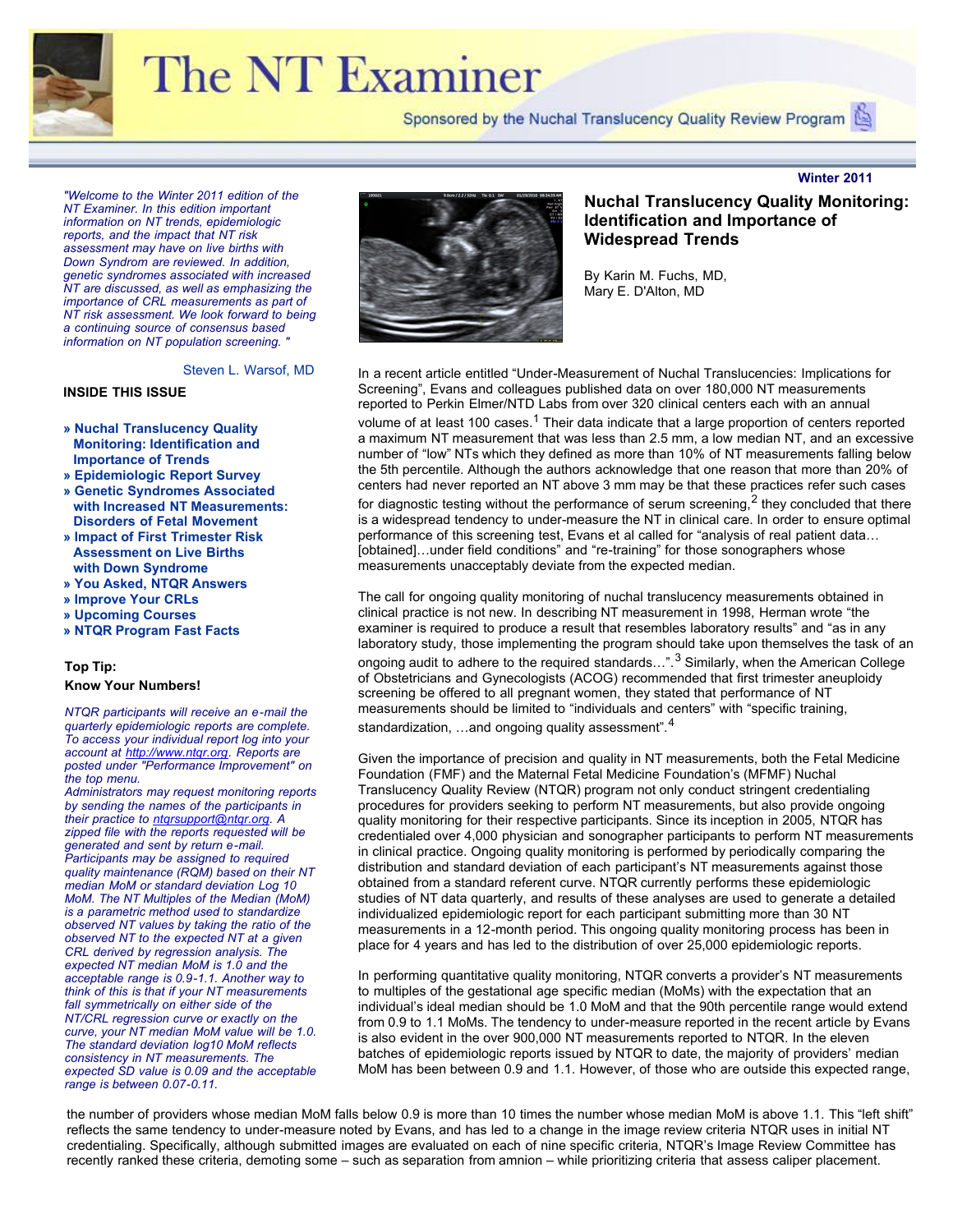According to this new image scoring system that has been in place since April 2009, correct placement of calipers must be demonstrated on all submitted images and incorrect caliper placement on a single image results in automatic failure of the entire batch.

The tendency to under-measure has not only been recognized in clinical practice, but has also been shown to be "correctable" through sonographer education. In analysis of 23,462 nuchal translucency measurements reported to six North American prenatal screening laboratories over a 6-month period, Palomaki and colleagues noted that - of those providers whose median NT MoMs were outside the expected range of 0.9-1.1 - more sonographers had median MoMs that were below 0.9 than above 1.0.<sup>5</sup> Furthermore, when these authors compared sonographer-specific median NT MoMs obtained at two intervals 18 months apart, they found that NT median MoMs improved in response to routine quality assessment and feedback with quantitative data. Specifically, prior to implementation of routine quality monitoring procedures, only 40% of certified sonographers were noted to have NT MoMs within the target range. Following the initiation of routine quality monitoring and notification of the sonographers with outlying MoMs, more than twice as many sonographers - 88% - were within range.

The importance of ongoing provider education and remediation is recognized by NTQR and is an integral part of the quality monitoring process. When an NTQR participant is first identified as having NT values that are minimally outside the expected range, voluntary targeted performance improvement is recommended. For these participants, targeted performance improvement activities - including review of didactic materials and voluntary image submission - are available free of charge on the NTQR website http://www.ntgr.org . In contrast, providers whose NT median MoM and standard deviations are the farthest from the expected range are referred for mandatory remediation.

NTQR participants should know that although the phenomenon of under-measuring is real, this trend has been recognized by NTQR and methods are in place to correct and prevent it. What remains unknown, however, is the impact this under-measurement may have on the detection rates. Published studies demonstrating this phenomenon lack sufficient follow up data to be able to evaluate whether detection rates in clinical practice deviate from those achieved in large-scale research studies. <sup>6-8</sup> While an observational study involving many of the larger clinical centers participating in NTQR may be able to determine detection rates in clinical practice, an answer to this definitive question remains several years away. In the interim, recognition of the tendency to under-measure the nuchal translucency demonstrate why it is imperative that providers be credentialed and submit data for ongoing quality monitoring. Although first trimester aneuploidy screening is being used with increasing frequency in clinical practice, focus cannot be lost; continued vigilance is necessary in order to be able to achieve the detection rates demonstrated in clinical trials.

#### **REFERENCES**

<sup>1</sup> Evans MI, Krantz, DA, Hallahan TW, et al. Undermeasurement of nuchal translucencies: Implications for screening. Obstet Gynecol.2010 Oct;116(4) 815-8.

 $2$ Comstock CH, Malone FD, Ball RH, et al. Is there a nuchal translucency millimeter measurement above which there is no added benefit from first trimester serum screening? Am J Obstet Gynecol. 2006; 195:843-7.

3Herman A, Maymon R, Dreazen E, et al: Nuchal translucency audit: a novel image-scoring method. Ultrasound Obstet Gynecol. 1998; 12:398-403.

<sup>4</sup>ACOG Practice Bulletin Number 77: "Screening for Fetal Chromosomal Abnormalities". American College of Obstetricians and Gynecologists, Jan 2007.

5Palomaki GE, Neveux LM, Donnenfeld A, et al. Quality assessment of routine nuchal translucency measurements: a North American laboratory perspective. Genet Med. 2008 Feb;10(2):131-8.

<sup>6</sup>Nicolaides KH, Snijders RJ, Gosden CM, et al. Ultrasonographically detectable markers of fetal chromosomal abnormalities. Lancet. 1992; 340:704-7.

<sup>7</sup>Sniiders RJM, Thom EA, Zachary JM, et al: First-trimester trisomy screening: Nuchal translucency measurement training and quality review to correct and unify technique. Ultrasound Obstet Gynecol. 2002; 19:353-359.

8Malone FD, Canick JA, Ball RH, et al. First-trimester or second-trimester screening, or both, for Down's syndrome. N Engl J Med. 2005 Nov 10;353(19):2001-11.

#### iPad Apps See All >

Down Syndro

1st Trimester Screening for Down Synd... Medical Released Jan 06, 2011 FREE **v** 

**iPAD Announcement**

The NTQR patient education presentation is now available for IPAD. It is a free application available at the link below:

<http://itunes.apple.com/app/1st-trimester-screening-for/id412381953?mt=8>

This is an excellent introduction to first trimester risk assessment and the options available to patients. It is the same presentation that is available on

our website and on CD. Our thanks to Dr. Greggory DeVore, Renee Chard, CGC, and members of the NTQR Education Committee who worked on the original presentation and to Dr. DeVore who created the IPAD application. We hope that you will find the IPAD application useful for counseling patients.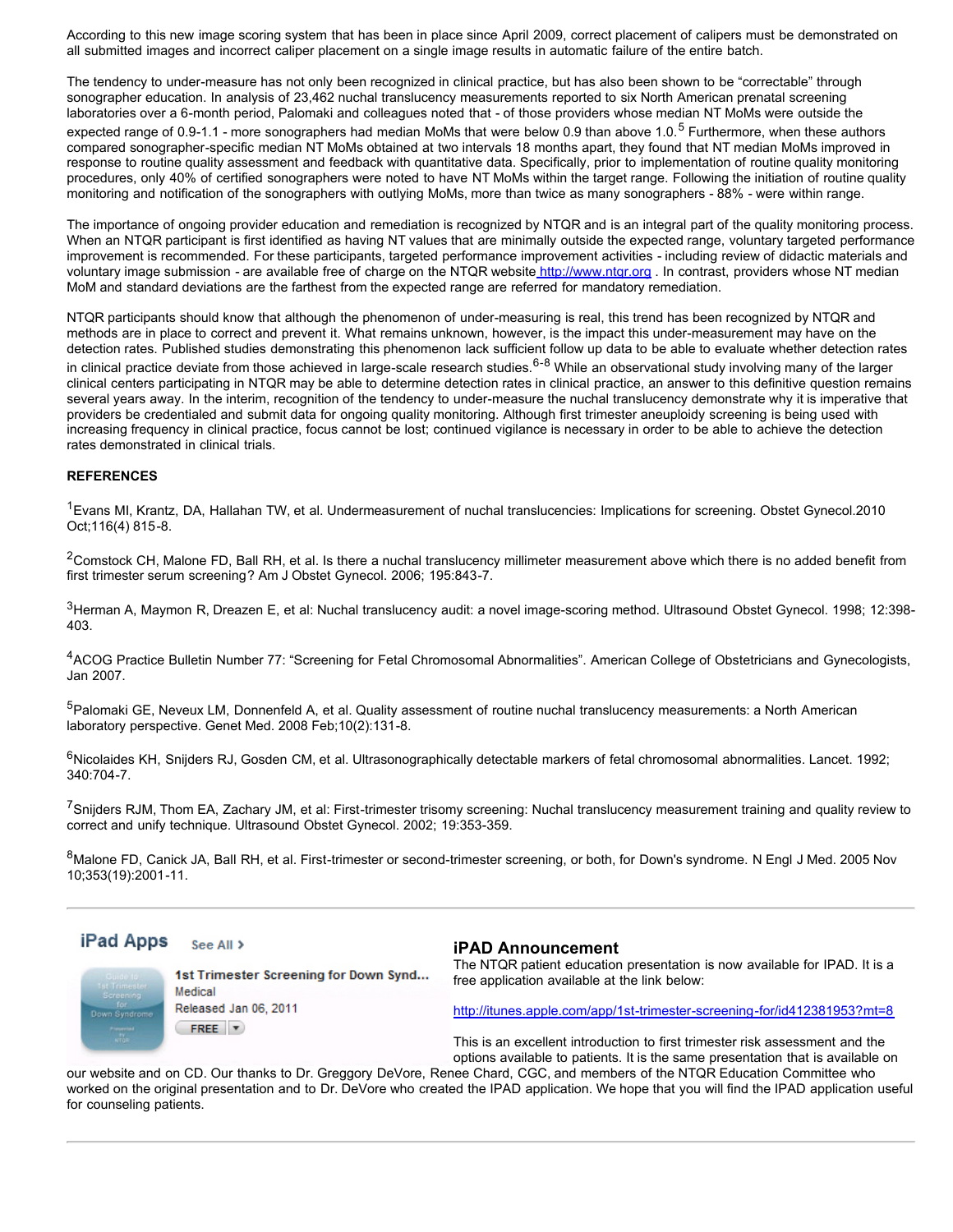

#### The NTQR epidemiologic monitoring reports are ...

#### **Epidemiologic Report Survey Thank you for your Input!**

On September 29, 2010 the NTQR sent out a survey regarding the individual epidemiologic reports to 4,015 credentialed providers. Within three weeks we had survey responses from 469 participants including comments from 82. This is approximately a 12% return.

As shown in the chart above, eighty percent (80%) of the respondents find the reports useful or very useful. Eighty-two percent (82%) would not recommend eliminating any of the components although forty-two percent (42%) find the target "box graph" confusing (see tables below). Seventy-one percent (71%) find the NT numbers reflected in the report consistent with the numbers of NT examinations performed or supervised while twenty-eight percent (28%) find the data to be less (18%) or substantially less (10%) than actual.

Most participants, seventy-seven percent (77%) rely on the laboratories to submit data to NTQR and only thirty- one percent (31%) have used the website data self-submission option. Only six percent (6%) consider their reports to be inaccurate though another seventeen percent (17%) are not certain of accuracy. Seventy-nine percent (79%) review their NTQR epidemiologic report each quarter when a new one is available but only twenty-seven (27%) have their reports reviewed by a supervisor.

In the comment section there were 3 comments that were strongly negative and 6 comments that were strongly positive. There were multiple suggestions focused primarily on ways to improve data collection. There were 5 questions on the population referent curve and multiple questions regarding the impact of high risk patients on individual participants' statistics. All of the comments and questions were reviewed by the NTQR quality assessment committee, the Nuchal Translucency Oversight Committee (NTOC) and the MFMF Board of Directors. NTQR will be answering each of these participant questions in this and upcoming issues of the newsletter. NTQR will also be developing a tutorial on the epidemiologic reports to aid participants in using the results for ongoing quality improvement. Thank you for responding so quickly to the survey. Additional input and questions are welcome at any time.

| The portions of the report that                                         | would recommend<br>eliminating (%) | I find most confusing<br>$(\%)$ |
|-------------------------------------------------------------------------|------------------------------------|---------------------------------|
| Front page with overall results                                         | 4.1%                               | 13.2%                           |
| The population curve with my data superimposed                          | 6.6%                               | 25.7%                           |
| The targe "box graph" plotting the standard deviation and NT median MOM | 7.3%                               | 41.5%                           |
| the table with data from myself and my colleagues                       | $8.0\%$                            | 24.2%                           |
| the history section showing interval changes                            | 7.1%                               | 29.8%                           |
| <b>∥none of the above</b>                                               | 82.2%                              | n/a                             |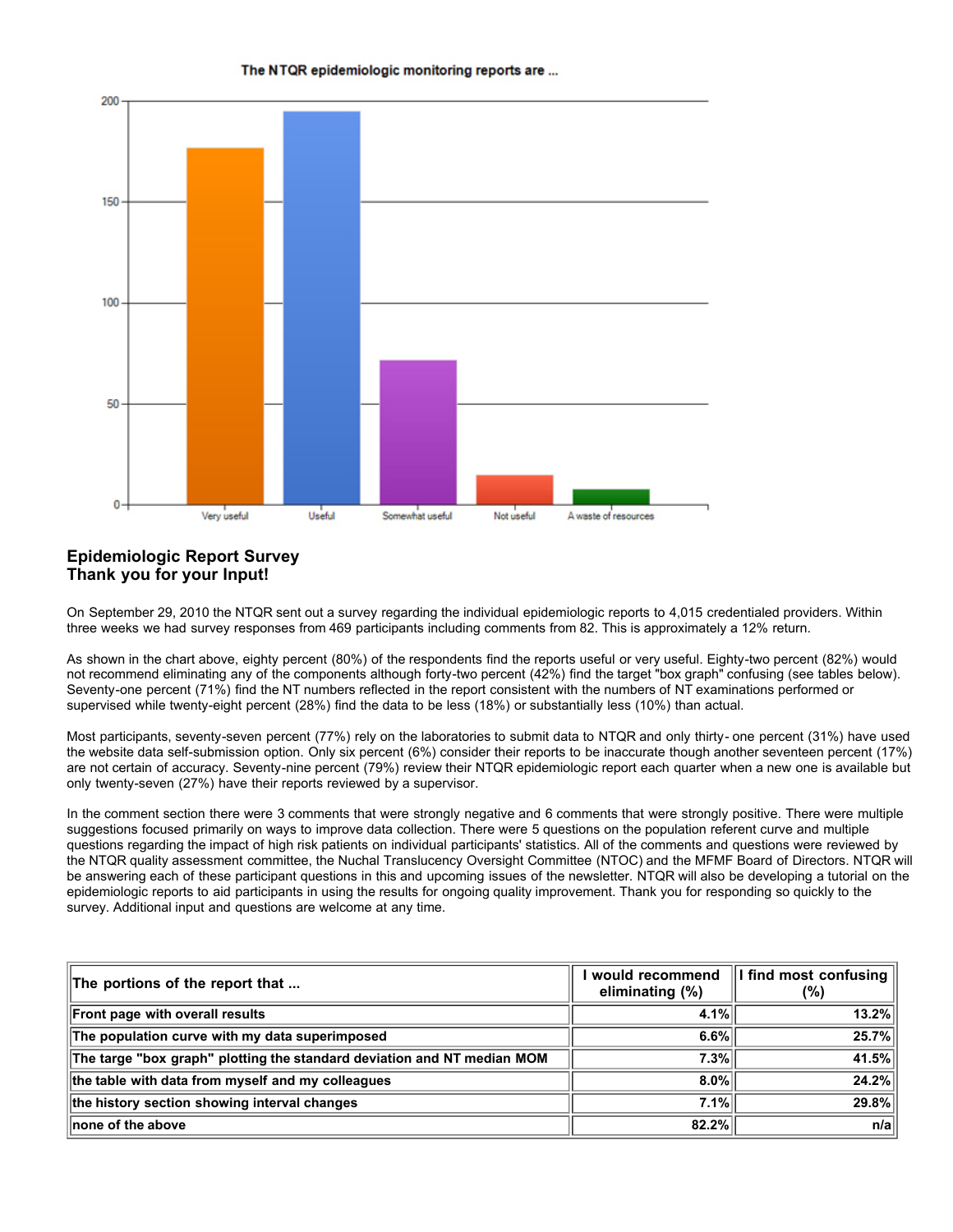#### **Genetic Syndromes Associated with Increased NT Measurements: Disorders of Fetal Movement**

By Renee Chard, MS, CGC Maine Medical Center Genetic Counselor and Member Nuchal Translucency Oversight Committee

Nuchal translucency (NT) measurements greater than the 95th centile have been associated, not only with an increased chance for aneuploidy, but also with a significantly increased risk for structural defects, especially congenital heart defects and diaphragmatic hernia, and with genetic syndromes. In this issue of the NT Examiner we will review disorders of fetal movement as we continue a series of articles reviewing genetic syndromes reported in association with increased NT measurements.

There are a variety of conditions, neurological, muscular or connective tissue, which can result in reduced fetal movement. Secondary features include joint contractures, lung hypoplasia and fetal hydrops. Spinal muscular atrophy (SMA) is a clinically variable autosomal recessive condition affecting an estimated 1 in 10,000 infants in the United States of America suggesting 1 in 50 carrier frequency. Type 1, sometimes

referred to as Werdnig-Hoffman disease, accounts for a least 60% of cases and is the most common and most severe type of SMA with onset before six months of age and sometimes in utero. Features include lack of fetal movement, progressive muscle weakness, joint contractures and respiratory failure due to degeneration of anterior horn cells in the spinal cord and brain stem nuclei.

Deletion of exons 7 and 8 in SMN1 (survival motor neuron) gene accounts for 95-98% of cases of SMA and genetic testing is available. Carrier testing for SMA is also available and some medical organizations and patient advocate groups recommend carrier testing in the general population. However, carrier testing for SMA is complex. There can be false negative results and at this time there is limited genotypephenotype correlation, based on the number of SMN2 gene copies present. In other words, if a couple is identified as a carrier couple, it is difficult to accurately predict how severe the condition would be in an affected child, when there are no other affected family members. Therefore, at this time ACOG recommends that SMA carrier testing be offered only if there is a positive family history or at the request of a patient and that testing be done in the setting of formal genetic counseling.

Pena Shokir (fetal akinesia deformation sequence) is a heterogeneous group of conditions resulting in intrauterine growth restriction, contractures, pulmonary hypoplasia, rockerbottom feet, clubfoot, short neck, hypertelorism, short umbilical cord, and small placenta. Most cases appear to be inherited in an autosomal recessive manner and some have been associated with mutations in RAPSN and DOR7.

Multiple ptervaium syndrome is another category of conditions, most autosomal recessively inherited, that result in significant limitation of fetal movement. Other features include intrauterine growth restriction, joint contractures with pterygia and facial dysmorphism. Mutations have been identified in CHRNG, CHRNA1, and CHRND. Like Pena Shokir, these are rare conditions and genetic testing is only indicated in the event of a phenotype consistent with one of these conditions or a known family history.

Genetic counselor, medical geneticist, maternal-fetal medicine specialist and when indicated radiologist and pathologist become the team to provide optimal care to both fetus and patient. Careful pathological evaluation is indicated in instances of increased NT in association with multiple congenital anomalies. A genetic counselor can review medical and family histories for diagnostic clues and provide patient support, education and anticipatory guidance. When each member of the team does his part, the patient is well supported; the likelihood of a diagnosis being made increases and the patient will be empowered to make the choices that are right for them in their current and future pregnancies.

#### **REFERENCE**

<sup>1</sup> ACOG Committee Opinion Number 432, May 2009 Spinal Muscular Atrophy

### **Impact of First Trimester Risk Assessment on Live Births with Down Syndrome**

By Steven L. Warsof, MD Professor OB/GYN Eastern Virginia Medical School EDITOR, The NT Examiner

Two obstetrical trends have had an important impact on the incidence of live births with Down Syndrome (DS). The first of these trends is the aging of the Obstetrical population. As is commonly known, the incidence of live births with Down Syndrome increases with maternal age, from 1:356 at age 35 to 1:94 at age 40, and 1:24 at age 45 . As population trends have indicated there has been an increasing percentage of older woman having babies. Due to this trend, some studies have anticipated an increase over 20 years in the number of live births with DS, an increase by 30% or greater.

On the other hand with the introduction of population risk assessment for Down Syndrome using either MSAFP4 or the genetic sonogram in the second trimester, or various nuchal translucency based risk assessment strategies in the first trimester with 85-95% sensitivities, it would be anticipated that the incidence of live births with DS would decrease dramatically. Monitoring the incidence of live births with DS and other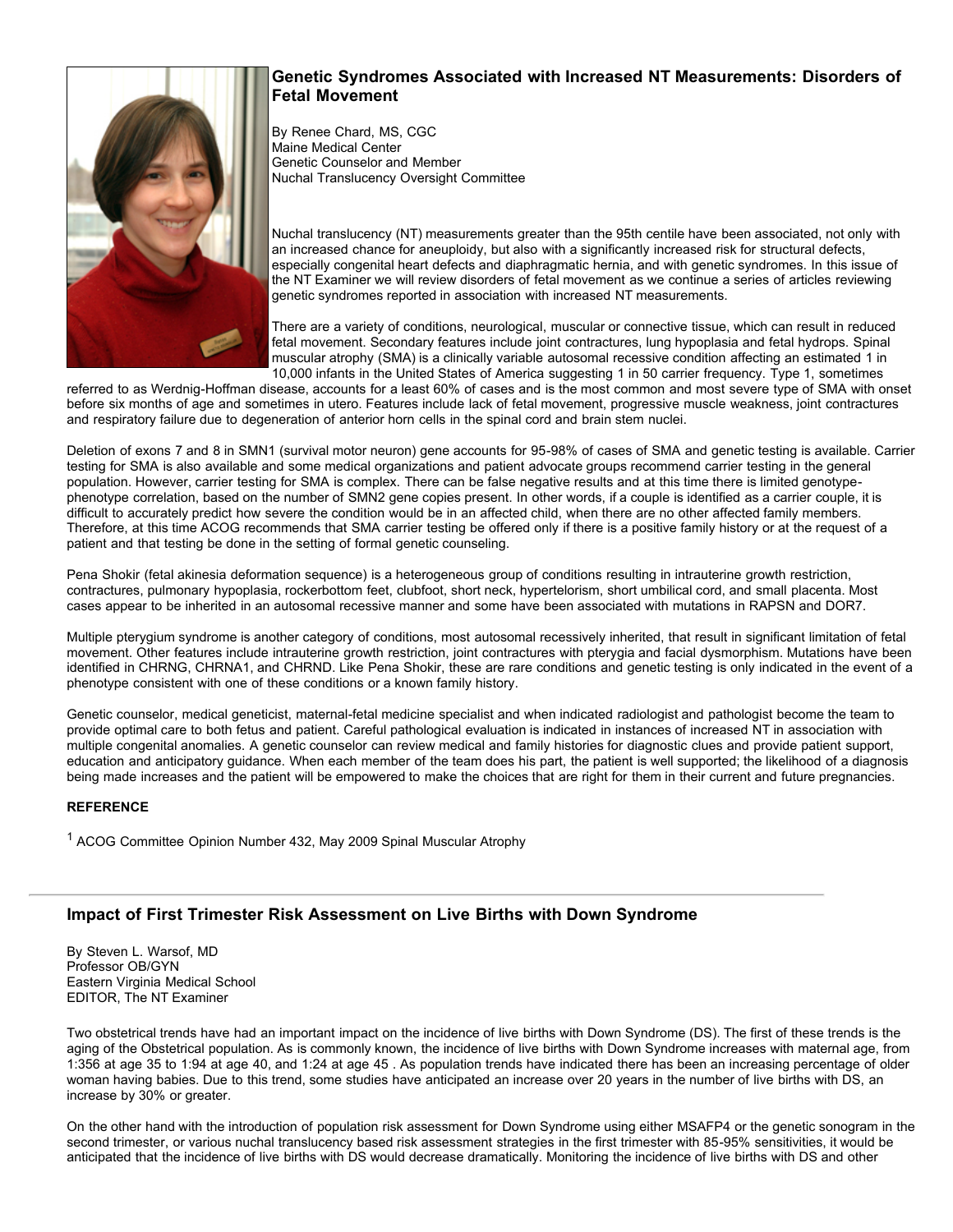chromosomal abnormalities is paramount in determining the efficacy of DS risk assessment as it is being implemented across the globe.

Additional concerns have been raised with reports <sup>1</sup> that as women are increasingly relying on non-invasive risk assessment rather than invasive diagnostic testing, that the incidence of live births with DS have been increasing due to the "residual risk" in women who opt not to have a diagnostic test when they were found to be "screen negative" or low risk from their risk assessment.

Recent reports from around the world show that population screening has had varying impact on the incidence of live births with DS live births with DS. This is highly dependent on the incidence of pregnancy termination when the prenatal diagnosis of DS is made. In populations that have high incidence of pregnancy termination for DS, the impact is greater than in populations that continue pregnancies with this diagnosis. It is critical that these trends be monitored. When children with DS are born, it is important to determine the contributing factors. In some cases it may be from late or insufficient prenatal care. In other cases, it is a result of parental choice either to decline screening, decline diagnostic testing when screen positive, or patients choosing to continue a pregnancy even when it is affected by a diagnosed chromosomal abnormality. In some case, however, it may be due to a false negative risk assessment.

Obviously, NTQR is very interested in monitoring these trends. We encourage NTQR participants to voluntarily submit deidentified cases for review that were screen negative women who delivered infants with chromosomal problems. Please send any cases that you may be aware of to the NTQR at 12316A North May Avenue, Oklahoma City, OK 73120.

#### **REFERENCES**

<sup>1</sup>Henry, GP, Britt, DW, Evans MI. Fetal Diagnosis & Therapy 2008:23: 308-15



#### **Does the NTQR statistical report take into account that we are a high risk OB department and that we receive referrals for patients that already have abnormal findings. If we do not do blood work on high NTs will that skew our reports?**

If your practice is high-risk based on maternal age alone or a combination of high-risk and normal risk women your statistical results are not likely to be affected by sending large NTs directly to diagnostic testing. NT size is not directly impacted by maternal age, though the risk level is higher due to age. Low risk and high risk women will have similar NT measurements. In a normal population less than 1% of patients will have an NT measurement greater than 3mm. If these women do not have blood work and the NT/CRL data is not transmitted by the laboratory to the NTQR then there should be little impact. You do however have the option of self-submitting this data through the website in your account under PERFORMANCE IMPROVEMENT.

If you receive large numbers of referrals for patients that have had a large NT measured elsewhere and you measure and send these values to the laboratory your NT median MOM may be increased and your standard deviation increased as well.

#### **How do you self report data to the NTQR?**

When you log into your NTQR account you will find a menu at the top. Under PERFORMANCE IMPROVEMENT, click on "data submission." From here you may upload data in a digital database or you may submit data after each examination by completing the self-submission form. NTQR also accepts data submitted by e-mail preferably in a database format.

#### **Why does the NTQR require sonographers to identify an NT credentialed physician supervisor when the sonographer is assigned to required quaity maintenance?**

The NTQR has recommended since its inception both physician and sonographer credentialing; an "NT credentialed team" available for every patient seeking first trimester risk assessment. The NTQR GUIDELINES FOR PHYSICIAN CREDENTIALING, our newsletter, and our courses have stressed sonographer and physician credentialing. Our governing board consisting of representatives from AIUM, ACOG, ACR, ACOOG, NSGC, SMFM, and SDMS considers this best practice for the folloiwng reasons:

- The physician is legally responsible for the accuracy of the measurement.
- The standard criteria for the NT measurement must be learned and reviewed on every image.
- When an accurate NT cannot be obtained the patient needs to be rescheduled or the risk assessment done without an NT.
- Sonographers may not be comfortable making these decisions and may feel pressured to report a suboptimal measurement. A measurement variation of only 0.2 mm is known to make a difference in risk reported to the patient.
- 
- NT measurements are known to drift if not monitored.
- Inaccurate measurements may not provide the detection rates quoted to patients.
- It is best practice to have educated reviews of every image and a credentialed sonographer/physician team can provide this.

The NTQR requires sonographers who are placed in quality maintenance because of statistics that are outside the expected range for two consecutive reporting periods to identify an NT credentialed physician supservisor. The physician identified must confirm that he/she will supervise the sonographers' measurements. The "team" working together on quality monitoring and measurement improvement is in the best interests of all.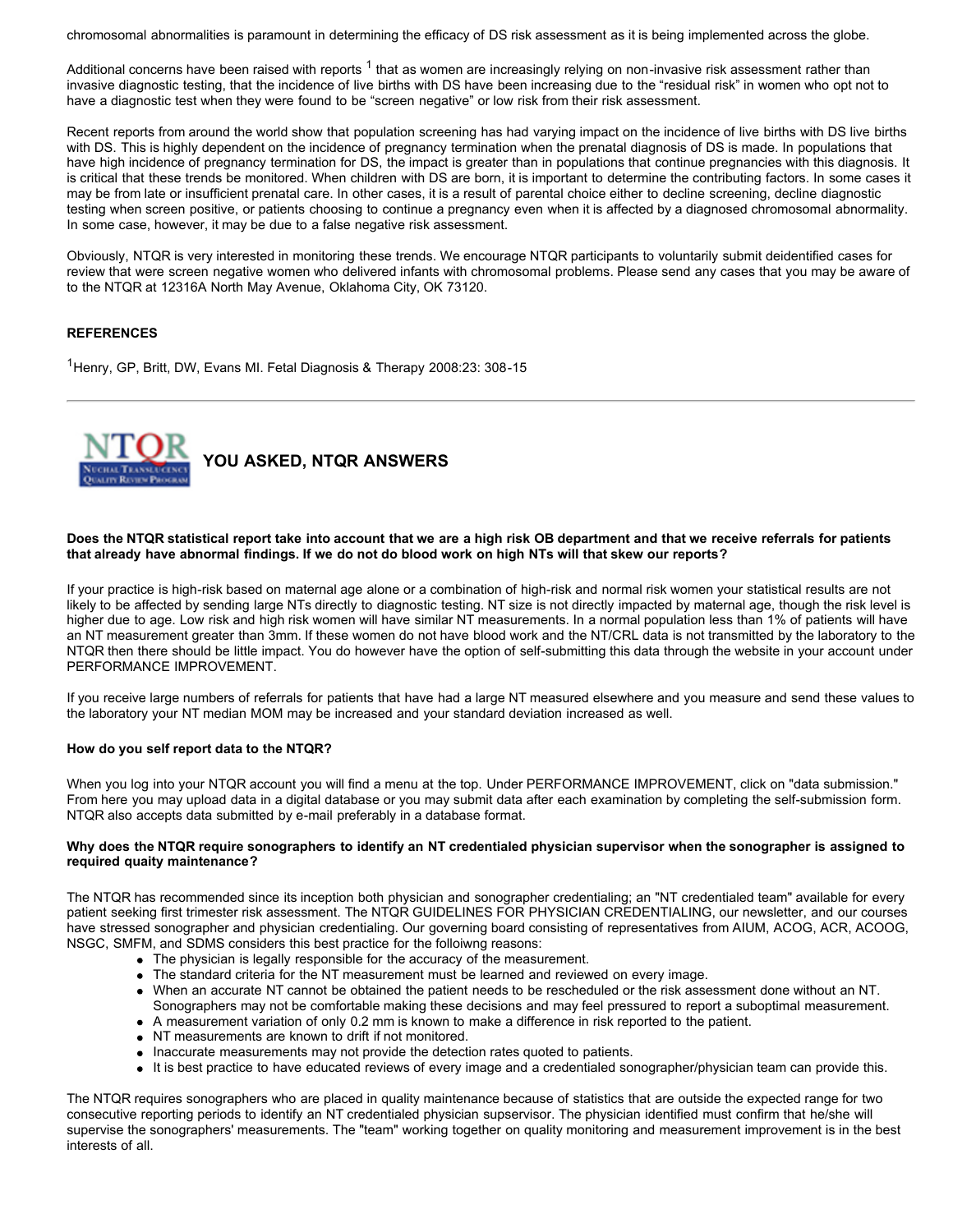#### **My reports indicate that my measurements are out of the expected range and low. How can I improve my statistics. Will I be assigned to required quality maintenance.**

The NTQR is presently assigning participants to required re-education and image submission only if their reports are outside the expected range for two consecutive quarters. f your NTQR statistical report indicates that you are outside the expected range it is important to make a renewed effort to document all of the standard NT criteria on every measurement. The image reviewers indicate that if the NT median MOM is low you may improve your measurements by focusing on the following during every NT exam:

- Make sure that the NT is measured in the widest location --- not specifically under the neck, in the widest location wherever that may be.
- The caliper crossbars must be IN the nuchal boundary -- not sitting on top or in the nuchal space.
- The NT boundary line needs to be thin so as not to take up space that would be included in the NT measurement.
- In a normal population less than 5% of patients will have an NT less than 1mm. It is worthwhile to spend extra time when the measurement is less than 1 mm to make sure that it is correct.

#### **I was told that my standard deviation was too high. How do I improve?**

Your standard deviation should be around 0.09. If it is higher than 0.11 on your statistical report you will want to improve. A high standard deviation indicates that there is inconsistency in your measurements. A common reason for high standard deviation is accepting suboptimal NT measurements. A risk assessment done without an NT is more accurate than a risk assessment done with a poor NT measurement. Make sure that every measurement that you report is an optimal measurement that meets the NT standard criteria.

#### **Improve Your Crown Rump Length Measures**





*The image on the left is an acceptable CRL; the image on the right is not.* 

**The NTQR does not review crown rump length images. When a participant's NT and CRL measures result in an aberrant distribution there is a question as to whether the CRL measurements rather than the NT measures are the cause. For that reason, the NTQR would like to remind participants of characteristics of an appropriate CRL measure.** 

**An acceptable CRL measurement has the following characteristics.**

- **The fetus is seen in a mid-sagittal plane.**
- **The fetal neck is in a neutral position, neither hyperextended or hypoextended with the chin on the chest.**
- **The image magnification is such that the fetus occupies more than 50% of theimage.**
- **The measurement is made from crown to rump, not to the posterior thigh, distal spine, or other location.**

**To provide patients with an accurate risk assessment it is important for clinicians to measure the CRL as well as the NT carefully.**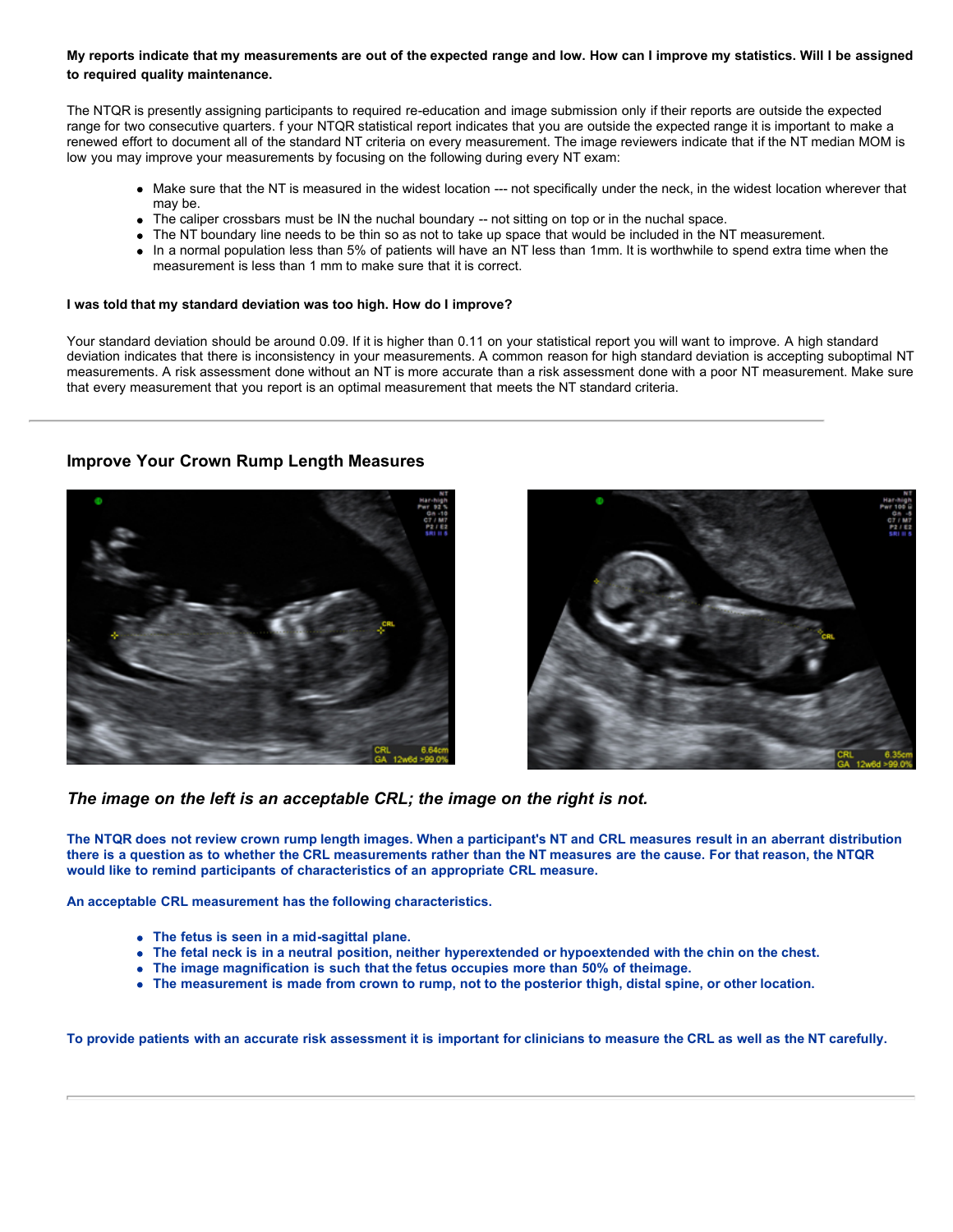#### **Join NTQR and Get Credentialed**

**The Nuchal Translucency Quality Review Program (NTQR) is a United States based effort seeking to establish a NT quality control system and help formalize set standards. NTQR offers a unique opportunity to learn about the proper techniques and theories involved in obtaining accurate and reproducible NT measurements from the 11-14 week ultrasound scan and first trimester risk assessment for Down Syndrome, while also offering a method to evaluate and track provider proficiency though ongoing NT quality monitoring reports.** 

**Two ways to join NTQR and get credentialed!** 

1. On Line

- 1. Go to **[www.ntqr.org](http://www.ntqr.org/)**
- 2. Register
- 3. On your computer, watch the same lectures given at NTQR's land-based courses. (This doesn't have to be done in one sitting)
- 4. Take the same on-line test as land-based course participants
- 5. Submit 5 NT images for quality review
- 6. Get credentialed

2. Plan to attend one of these upcoming NTQR land-based courses:

- 1. Register and attend a 2011 planned Land-Based Courses (see below)
- 2. Take the on line exam
- 3. Submit 5 NT images for quality review
- 4. Get credentialed

*Society of Maternal Fetal Medicine 31st Annual Meeting: The Pregnancy Meeting Hilton San Francisco San Francisco, California February 7-12, 2011 [Registration Information](http://www.iame.com/courses/ob1209/ob.html)*

*34th Advanced Ultrasound Seminar OB-GYN Lake Buena Vista, Florida February 16, 2011 [Registration Information](http://www.wfubmc.edu/ultrasound)*

*Advances in Obstetrical Management 2011 Lago Mar Resort & Club Ft. Lauderdale, Florida March 4-6, 2011 [Registration Information](http://www.smfm.org/)*

*American College of OB/GYN ACOG Annual Clinical Meeting Washington, D.C. April 30-May 4, 2011 [Registration Information](http://www.acog.org/)*

*Advances in 3D / 4D Ultrasound Cleveland, Ohio June 3-5, 2011 [Registration Information](http://www.iame.com/courses)*

*American College of Osteopathic OB-GYN ACOOG 78th Annual Conference Orlando, Florida March 27-31, 2011 [Registration Information](http://www.acoog.org/)*

*19th Annual Advanced Ultrasound Techniques in OB-GYN FireSky Resort and Spa Scottsdale, Arizona November 3-5, 2011 [Registration Information](http://www.ntqr.org/)* 

*National Conference on OB-GYN Ultrasound The Westin Chicago River North Chicago, Illinois November 4-6, 2011 [Registration Information](http://www.iame.com/courses)*

*20th Annual OB-GYN Ultrasound Update for Clinical Practice Lago Mar Resort & Club Ft. Lauderdale, Florida December 1-4, 2011 [Registration Information](http://www.meetingpro.info/PLAZA)*

*Obstetric Ultrasound in the High Risk Patient Las Vegas, Nevada October 14-16, 2011 [Registration Information](http://www.iame.com/courses)*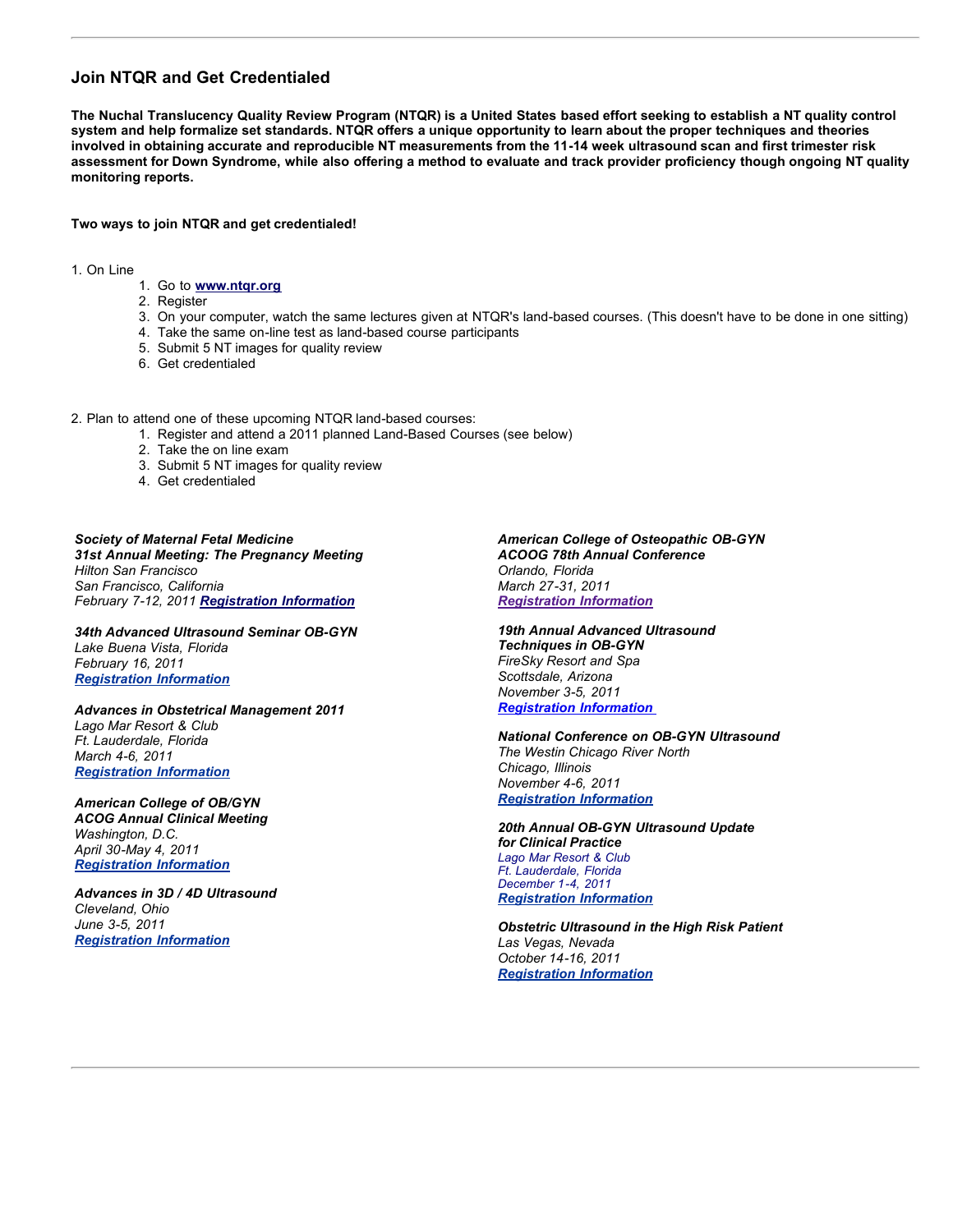#### **Growth of the NTQR Database**



#### **Program Statistics 12/31/2010**

- 5,914 providers of NT measurements have registered with the Nuchal Translucency Quality Review Program
- 4,276 providers have been credentialed through NTQR
- Over 30,000 NT images have been reviewed by NTQR's Expert Reviewers
- Over 1 million data sets have been provided by participants or by our partner laboratories. Valid data sets were analyzed to produce individual epidemiologic reports. Over 3550 personalized reports were sent to participants in November.
- To see a list of our partner laboratories, go to **[www.NTQR.org](http://www.NTQR.org/)**